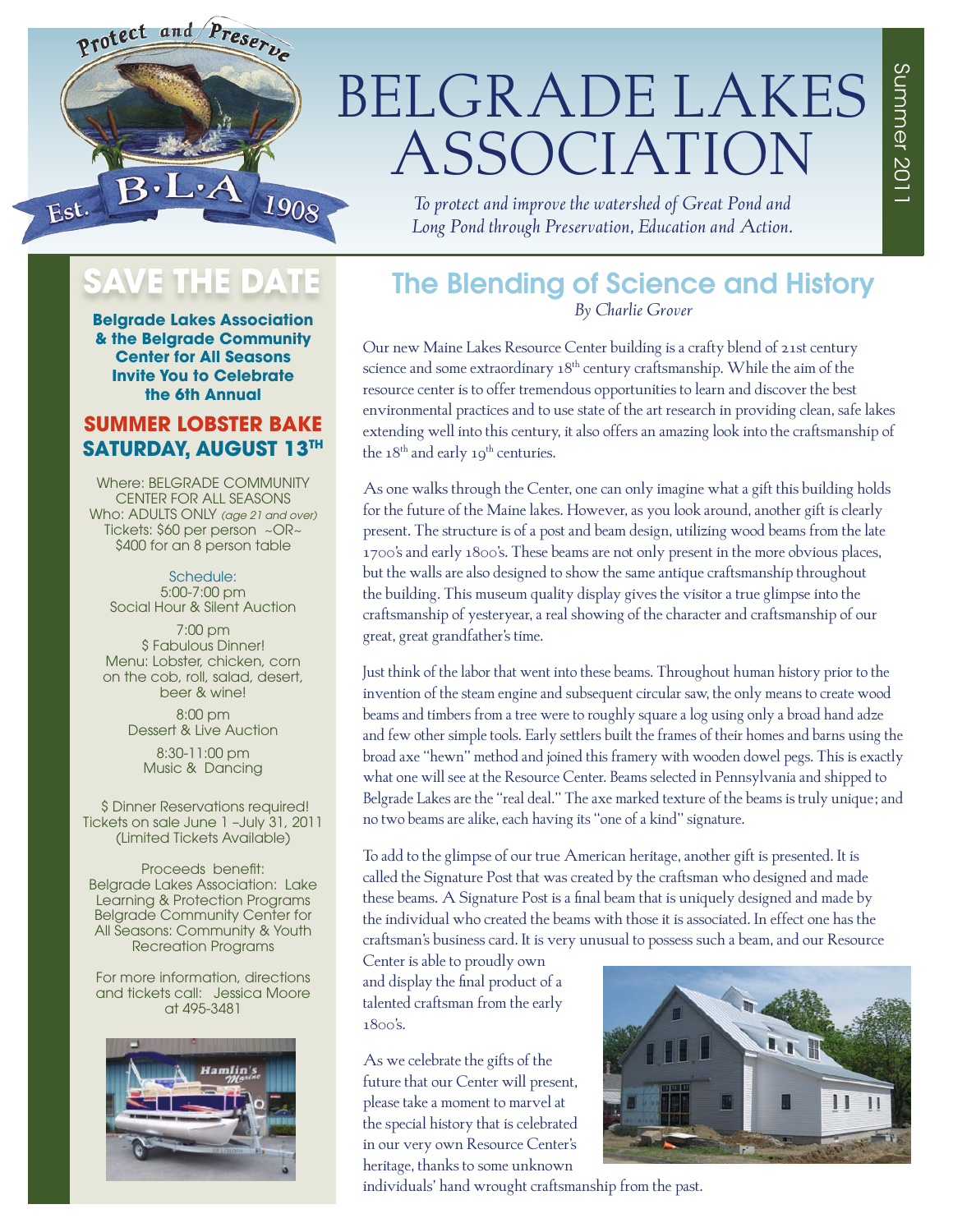## Table Talk

*By Alan Charles*

The Belgrade Lakes Association raffle table is a unique venue for meeting people and learning about interesting aspects of their lives. A case in point: A year or two ago, I was manning the table in Belgrade Lakes on Route 27 nearing mid afternoon. Business had slowed considerably, so I was thinking of folding my tent when a gentleman on a small motorcycle pulled into the Post Office parking lot. As he headed for the crosswalk to Day's Store, I had a vague spark of recognition. When he was about halfway across, I called out in a loud voice, " Would you like to buy a raffle ticket? Good prizes, good cause." He turned around and said, " I'll getcha when I com' back." It was the unmistakable voice of Tim Sample. About ten minutes later when I was closing-up, he did come back, bought some tickets, and we had a great conversation for about a half an hour.

I asked what had brought him up this way. He said his wife was in Alaska running a 5K, and his daughter was in Argentina. He got antsy rattling around his empty house in Brunswick so decided to take a spin. At some point I asked how he got into comedy. In the process of explaining, he said something I find a revelation. He mentored under a man in Blue Hill, ME, as did "Bert and I" of then records fame.

Shortly before Tim had arrived, Bonnie Mulville had closed her "April 56" gift shop and gone home. After Tim had left, she returned. She asked me how many tickets I had sold in her absence. Bonnie and John Mulville and Day's Store give a big boost to ticket sales as they sell all week long while the raffle table is open on weekends only. After I told Bonnie that I had sold tickets to Tim Sample and his revelation of having the same mentor as "Bert and I," she revealed to me a tie-in that topped my experience in aces. Her uncle, Bill Bryan, is the brother of Bobby Bryan who partnered with Marshall Dodge to create the original "Bert and I" comedy team.

I find it fascinating what little known facts can surface just by sitting at a table beside a highway in Belgrade Lakes, ME.

## To Belgrade Lakes Association members and friends:

#### What has happened?

BLA and others are attempting to make "Conservation a **Tradition."** As you know, the BLA is made up of lake enthusiasts and environmental supporters. With reduced assistance from the state, it is BLA's responsibility to volunteer for and finance the best procedures available to defeat problems affecting the water quality of our lakes. We do this by looking for answers to these challenges from those who have expertise in the field of environmental research and by crafting up-to-date legislation. To that end, we are now partners with other action groups housed in the Maine Lakes Resource Center (also known as MLRC; *it grew out of BLA's former Docks to Doorways project).*

#### What is happening?

Presently the Center's groups include BLA, the Belgrade Regional Conservation Alliance (BRCA), Colby College, and the Maine Congress of Lake Associations (COLA). The new Center, which will open on July 30th, will provide information and demonstrations to assist our members and other lake organizations with information regarding best lake practices. Together the Center's partners will forge an alliance to support research, obtain grants, educate watershed families, and procure governmental assistance to protect and preserve our lakes. Your support for this project has been phenomenal. Thank you "mille fois."

#### What will happen?

I am optimistic about finding solutions, but BLA and others have no quick fixes. Clear and clean lakes will require constant monitoring and research, better behavior from those who surround and use the lakes, strong and tireless volunteers, and continued financial support. We can do this!

#### Please...

I hope you enjoy the variety of articles and information found in this newsletter. The BLA is looking for your stories and historical anecdotes from our area of Belgrade, "Where memories last a lifetime," to be included with future newsletters and passed on to the the Belgrade Historical Society. Thank you. They can be emailed or sent to the BLA office. Enjoy your lakes!

*~ Polly Parkhill Beatie, President*

P.S. New DOCKS behind Belgrade Village Post Office should be open soon. Hurray!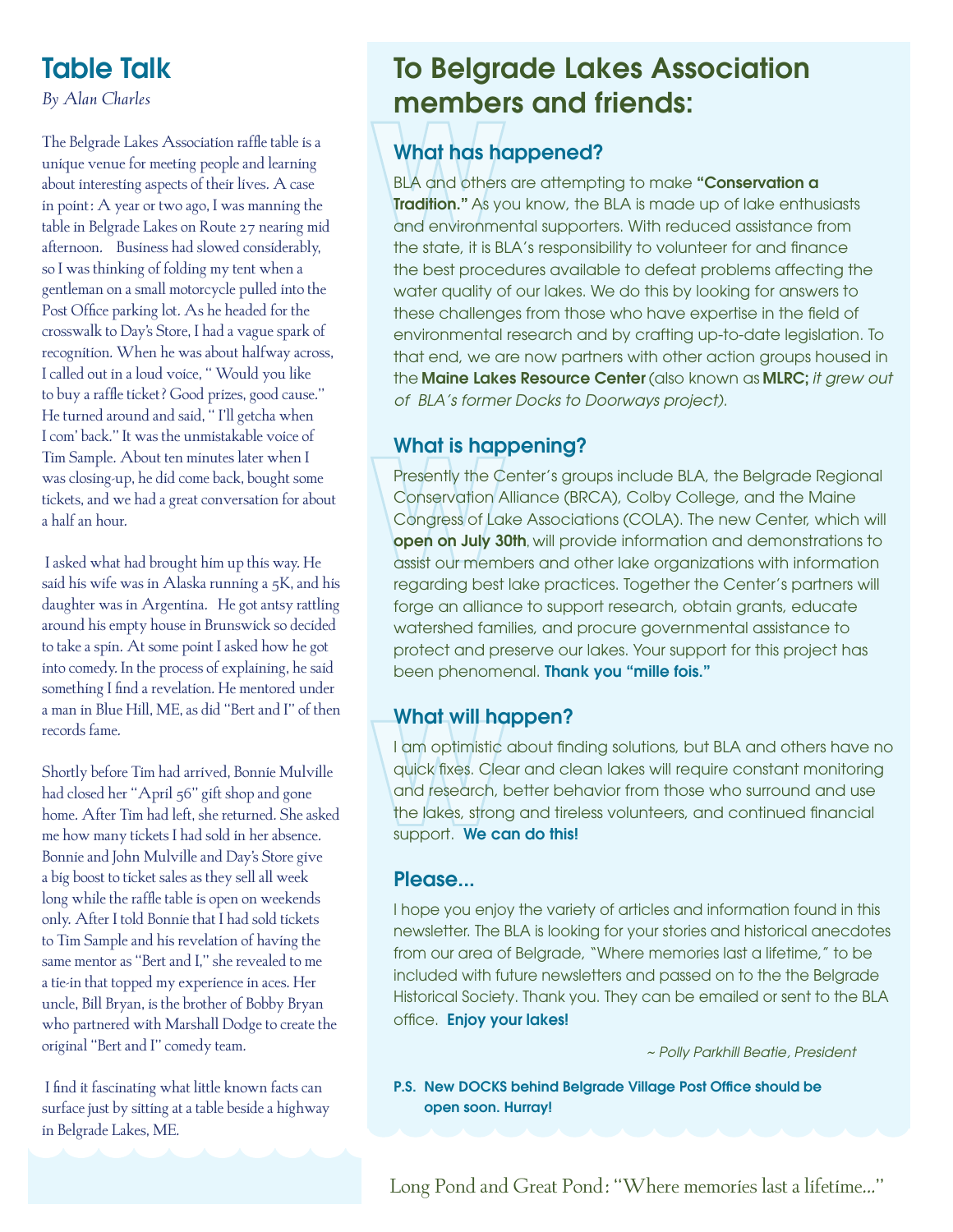# **Mempe**

## What a Difference a Year Makes!

Each January, the Belgrade Lakes Association sends renewal information to you, our current members, as well as potential members. The mailing and your responses not only serve to shore up and build our membership foundation, but also give us an opportunity to correct addresses, names associated with each membership, and update email addresses. This annual cleansing of the database makes the US Postal Service happy (the USPS doesn't like undeliverable mail) and helps the BLA avoid wasted postage for its next mass mailing. More importantly, though, the annual mailing asks you to make a dues contribution; typically, this income provides support for about half of the BLA's planned expenditures on water quality and education projects for the coming calendar year.

Most non-profit organizations have two on-going goals: increasing the number of contributing members, and, of course, increasing the dollar amount contributed by each. We could wait until the end of each year to get a full picture of these trends, but we don't have to. The following chart provides a snapshot of where we are this year compared to last at approximately the same time, and totals for last year.

| <b>Year</b>       | <b>Inclusive Dates</b> | # Members | <b>Average Dues Contribution</b> |
|-------------------|------------------------|-----------|----------------------------------|
| $\overline{2011}$ | Jan. 1 - May 31        | 470       | \$69.05                          |
| 2010              | Jan. 1 - May 31        | 516       | \$57.74                          |
| 2010              | Jan. 1 - Dec. 31, 2010 | 640       | \$60.58                          |

## Save the Date

Annual Membership Meeting Belgrade Lakes Golf Course July 28th, 5-7pm

What can be seen right away is that 2011 is already a better year than 2010 in terms of average contribution, but the number of members is down. One conclusion from this is that the BLA needs to do a better job at recruiting new (and former) members. We will look to our summer projects and contacts with residents and visitors to improve our member picture for the year. Much of the anticipated activity is described in this newsletter.

You can help by renewing your membership and urging your friends, relatives, guests, and neighbors to join the effort to keep our lakes clean and safe. If you have already joined in 2011, many thanks; and thank you for your donations. You each make a tremendous difference in what we can accomplish as we face the lakes challenges.

#### *BLA membership committee*

### **What I Did On My Summer Vacation**

#### *From John Atkinson*

The short paper 'what I did on my summer vacation' school assignment was penned in 2003 by nine year old David Messuri of Arlington Massachusetts after spending his second of what eventually became four summer weeks with his family at our camp on Great Pond. The "Mr. Porter" he mentions has been my close friend for over forty years. In 2009 Dan Porter attended the wedding reception for David's older sister. The slide show at the reception featured many photographs of their family at Great Pond. The Messuri's told Dan that their week at Great Pond had become a very special occasion for family togetherness, shared moments, and memories that will last their lifetimes. Imagine this impact in just 4 weeks spread over 4 years. Without a doubt countless other families and friends have experienced the same. We share a special place.

 $M$ essur In august, 2003, my family and ce went to  $nter, 2003$ Maine with our day Ur, atkinson, has a trouve on I elgrade Sakes to Sadie mydad 1 friends friend in Maryland has a house on I elgrade Lakes, He lives often, my dalis friend, mr. Vorter gels Lakes. He lived<br>at the told ing dalis friend, mr. Vorter gees there the Do he told my day priend, M2. P. My ded thought it sounded furn so he collect.<br>Winson and made reservated furn so he called hre articles thought it sourced fun so be called<br>rented a load and made reservations for we called newled a boat and made reservations for he called<br>Marina, Dreat and sjet shi prom the Drug We<br>We also went there in the lake we stayed on We also went there in 2002 we stayed on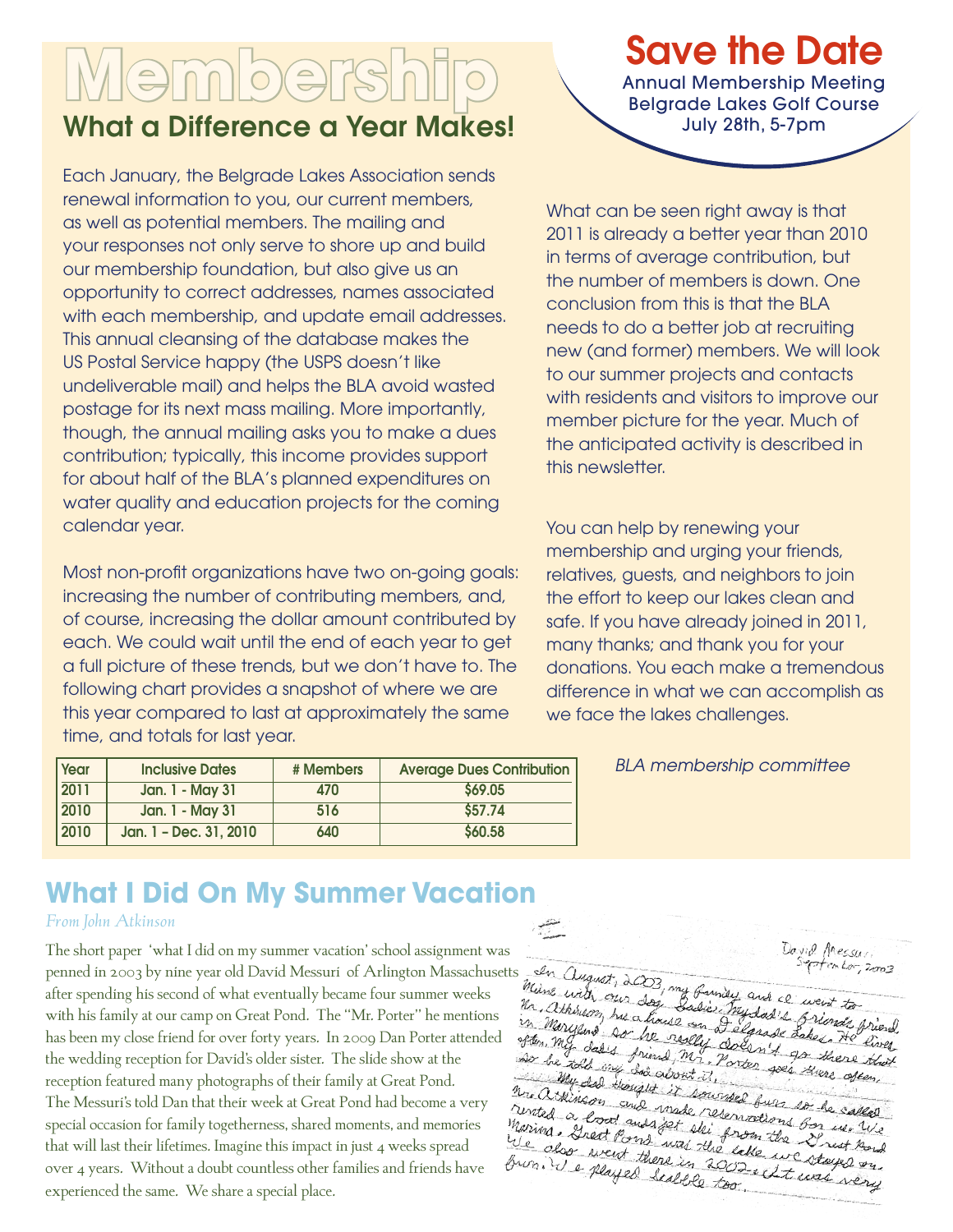## **Creature Feature** COMMON LOON *(Gavia Immer)*

*by Phil Mulville*

The Common Loon is found in summer months on northern lakes and during the winter months on the ocean. The loon dives for its food that consists of fish, crustaceans, frogs, and some insects. They nest on a muddy depression near the shore since loons cannot walk well because their legs are so far back on their body.



The male and female will both sit on the eggs until they hatch. The eggs will hatch in about a month, and the babies will be swimming within a day or two. You might see the parents carrying them on their backs when they are very small.

The young will stay with the parents until the parents fly to the coast. The young then have to fend for themselves and figure out where and when to go.

When the loons fly to the coast, they lose their black and white spotted feathers and the greenish black head. They turn a brownish gray/white color. They regain their recognizable colors in the spring, and the whole process repeats itself.

## 2011 Upper Long Pond Loons Nest



The 2011 Upper Long Pond Loon Nest is open for business and it appears that we are in for another very successful year! We have enjoyed twins for the past two seasons and are looking forward for a repeat this summer. And considering the high water levels in 2009, our Loons and their nest did quite well.

Our illustrious Loon Nest Construction Swat Team came to the calling as soon as we saw Mom and Dad Loon swimming around the nesting site looking for their floating Inn. Loons are thought to mate for life and often use the same nest site year after year - if left undisturbed. We are appreciative of those boaters who give the nest due distance as loons will abandon the nest with persistent human activity. This is a precious resource that needs to be preserved.



The nest was stripped of last years corroded chicken wire support bed and replaced with a nylon wire version. A 5" thick bed of moss on top provides the necessary security and we assume comfort! For décor this year, we added some local cat-o-nine tails for that back home feeling. We

assume they will appreciate it – we do!!!!

The loons are visiting the site as we write this so it should be just a matter of time. Both loons share in incubating their

eggs with a hatch expected in 28-30 days. The chicks typically then leave the nest within 24 hrs of hatching and remain with their parents for security and of course,

> dinner! Then in about 3 months, they'll fly the coop!

~ Dick Greenan

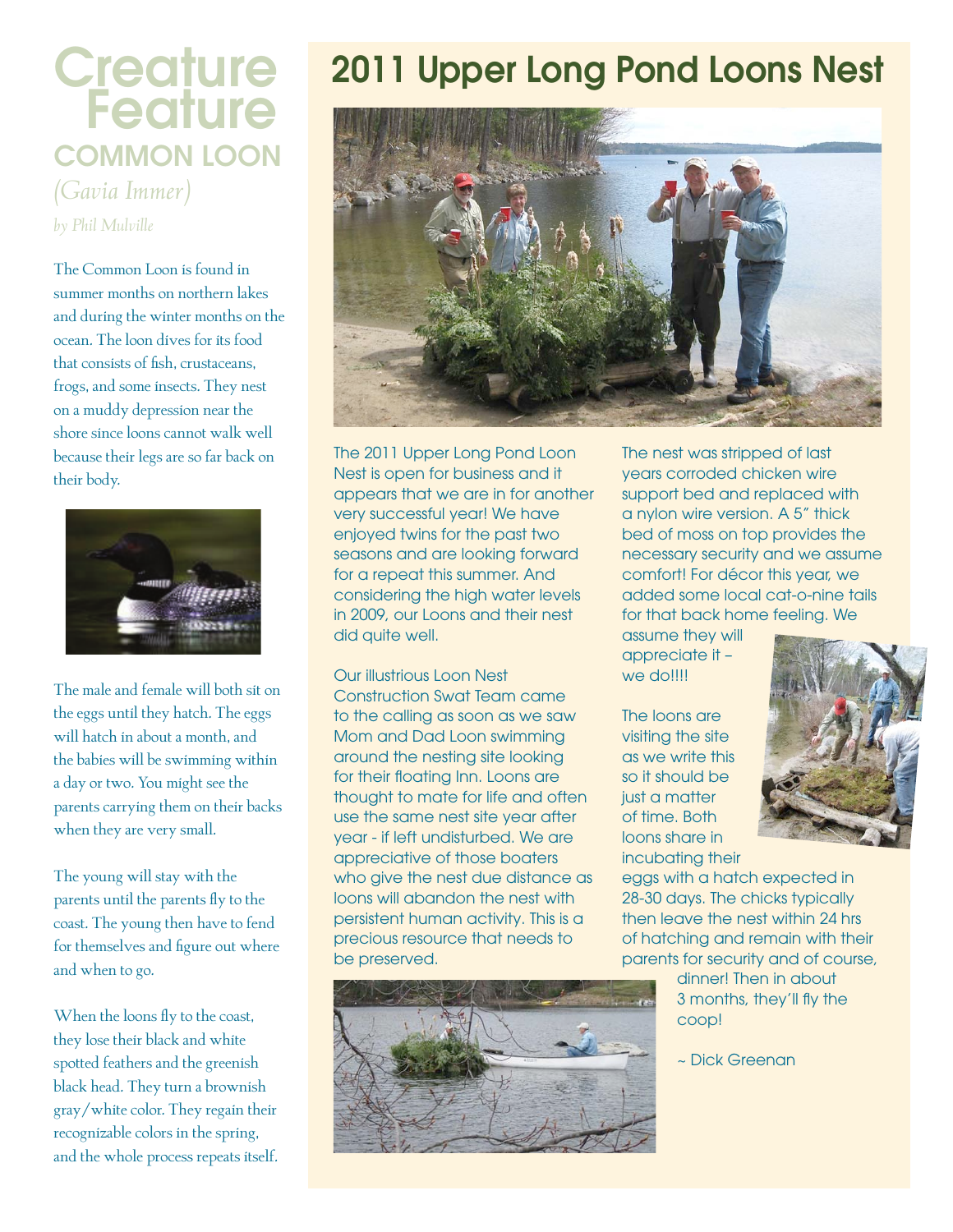# **BLA Hosts Two Summer**<br>Member Receptions



The two receptions for BLA members this summer at camps on Great Pond are designed to foster a sense of community among our members and lake area residents, according to BLA President Polly Beatie

"We just want to give folks a chance to get together on the lake, to visit, to get caught up after being away all winter, and share stories about their wonderful times here," said

Polly. "These will be fun events. They will not be fundraisers. We will not be soliciting for gifts in any way," she added.

The first reception, "An Evening At The Lake – Jamaica Point," was held on Saturday evening June 25, 2011, from 5:00 to 8:00 PM at Jamaica Point Lodge on Great Pond in Rome. Our hosts were Beth Davis and Steve Feldman, owners of Jamaica Point. "The BLA wants to thank Beth and Steve for opening their camp to our members and making this event possible," said Polly.

Jamaica Point is a historic treasure on Great Pond. Built circa 1904 as "Jamaica Point Camps," it was run many years as an exclusive fishing lodge and summer retreat catering to vacationers who would arrive by train in nearby Oakland. Changed little over the years, the main lodge, which is available as a rental, features eight bedrooms on the second floor and a great room that once sat 100 people for dinner and has French doors leading to a wrap around porch and beautiful views of the lake.

"The reception at Jamaica Point featured wine and hors d' oeuvres catered by Spiro & Company," said Polly, "with a short program to update our members on the BLA programs and initiatives." It also provided an opportunity to meet Kathi Wall, the new executive director of the Maine Lake Resource Center, and to learn more about this exciting new addition to our village.

 "The idea for the receptions really came out of the 'Docks to Doorways' events that were held last summer. While they were very successful as fund raisers for the new Maine Lake Resource Center, they may have been even more noteworthy for the wonderful

fellowship that was enjoyed by everyone in attendance," recalled Polly. "We just wanted to hang onto those warm feelings and bring them back this summer," she added.

A second reception will be held on August 6th at "Clearwater Camp" on Great Pond where our hosts will be Martha and Scott Finlay. More details on this second reception will be out later, and we hope to see many of you there.





For your information:

Become a member of the newly formed Great Pond Yacht Club if you love sailing or wish to learn. Please note that this club is not connected to nor does it present itself as a BLA program, but there are many BLA members included who love to sail.

Their mission is to promote sailing on Great Pond by organizing and hosting sailboat regattas, classic boat rallies and shows, youth activities, sailing classes, fundraisers, and social events.

Membership is open to any person over the age of 18 who is sponsored by an existing member in good standing and who shares a commitment to the club's mission. If you do not know any members, please let us know, and we will try to find a potential sponsor.

Dues are set at \$50 per year, per family.

 If you have any questions or wish to have a membership application, please email greatpondyc@gmail.com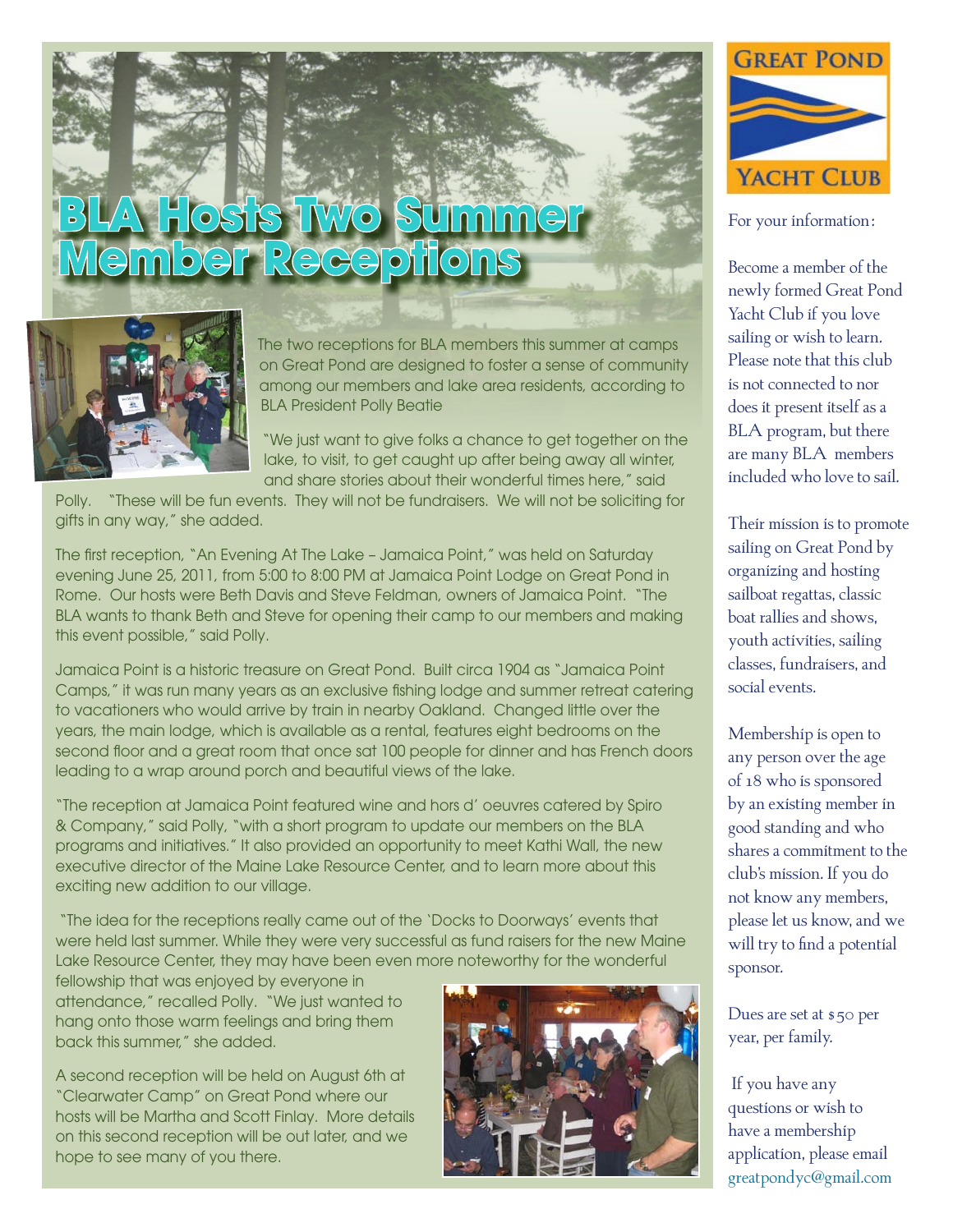## **BELGRADE LAKES ASSOCIATION ANNUAL RAFFLE**

#### Win a Great Prize while supporting our effort to protect and preserve Great Pond & Long Pond

Tickets: \$5 each or 6 for \$25 Buy \$100 in tickets and be automatically entered into the Bonus Raffle! Drawing August 13th at the Center for All Seasons/Annual Lobster Bake, Belgrade, ME (You don't need to be present to win)





- *Donated by Hamlin's Marine*

Second Prize: Three Sections of a Shoremaster Dock Valued at over \$2,200- *Donated by Hammond Lumber Company*

**Bonus Raffle** Automatically be entered into the bonus raffle to win one of three great prizes by purchasing \$100 in tickets (tickets must be purchased at the same time and in one name to be eligible)

#### Prizes:

- A. 4 rounds of Golf with cart at Belgrade Lakes Golf Course (Retail value \$600) Donated by Gail Rizzo and Pat Donahue of Lakepoint Real Estate
- B. Village Inn-Dinner for 4 (Retail Value \$200) Donated by the Village Inn, Belgrade Lakes
- C. \$250 Visa Gift Card (anonymous)



#### Third Prize: Two Nights Lodging on the Belgrade Stream with a full day Guided Fishing or Sightseeing in Belgrade Lakes Region Valued at over \$600- *Donated by Mike Guarino of Maine Wilderness Tours*

#### Visit our Sponsor's at:

gailrizzo@belgradelakepoint.com pldcamp@msn.com www.villageinnducks.com www.hamlinsmarine.com www.mainewildernesstours.com www.hammondlumber.com

#### **How Do You Get To Hoyt's Island?**

*By Bill Witkin*

83 years ago, I was a scrawny little kid, aged 7, who joined some 100 other boys in Grand Central Station in front of a sign reading "Camp Androscoggin meets here." We boarded an old fashioned sleeper with bunks placed head to toe on both sides of the car. The pillow fights began shortly after "take off." Many hours later we disembarked at the "Androscoggin Chicken Coop" shed in North Leeds, Maine. From there it was a short walk to the "landing" on the Androscoggin River where boats took us to the island that was our camp. I was a happy camper there for 8 years and then became a counselor in the summer of 1941 - just preceding our entrance into World War II.

For many of those summers my mother and aunt would spend a month or so on Great Pond, first at Hillside Camps and then Jamaica Point Camps. My father and uncle would catch the train from Grand Central Station each Friday night for Belgrade and then return to New York City on Sunday night.

Years later I jump forward to the mid 1970's when my parents were approaching ninety years old and wanted to relive those earlier happy days in Maine. They stopped at an adult camp somewhere in Belgrade, but they were politely told that it served a restricted clientele and were directed to Betty and Clayton Grant's Woodland Camps on Great Pond. There they spent many happy times.

In the summer of 1981, son Edward and I made a surprise visit to them at Woodlands, and for fun he and I canoed out towards Hoyt's Island. Betty Grant had told us that the Dowes family was selling their camp (then known as "Mandalay") on the south end of the island. A week later Joan and I visited Woodlands, and Betty took us over to Dowes' camp. Joan fell in love with it and convinced me that it should become our place. Now thirty years later we look back on the happiest days of our lives. Thank you, Great Pond, and thank you, Betty Grant.

The Belgrade Lakes Association reports with great sadness the passing of our member and friend Elizabeth C. "Betty" Grant who died on May 23, 2011.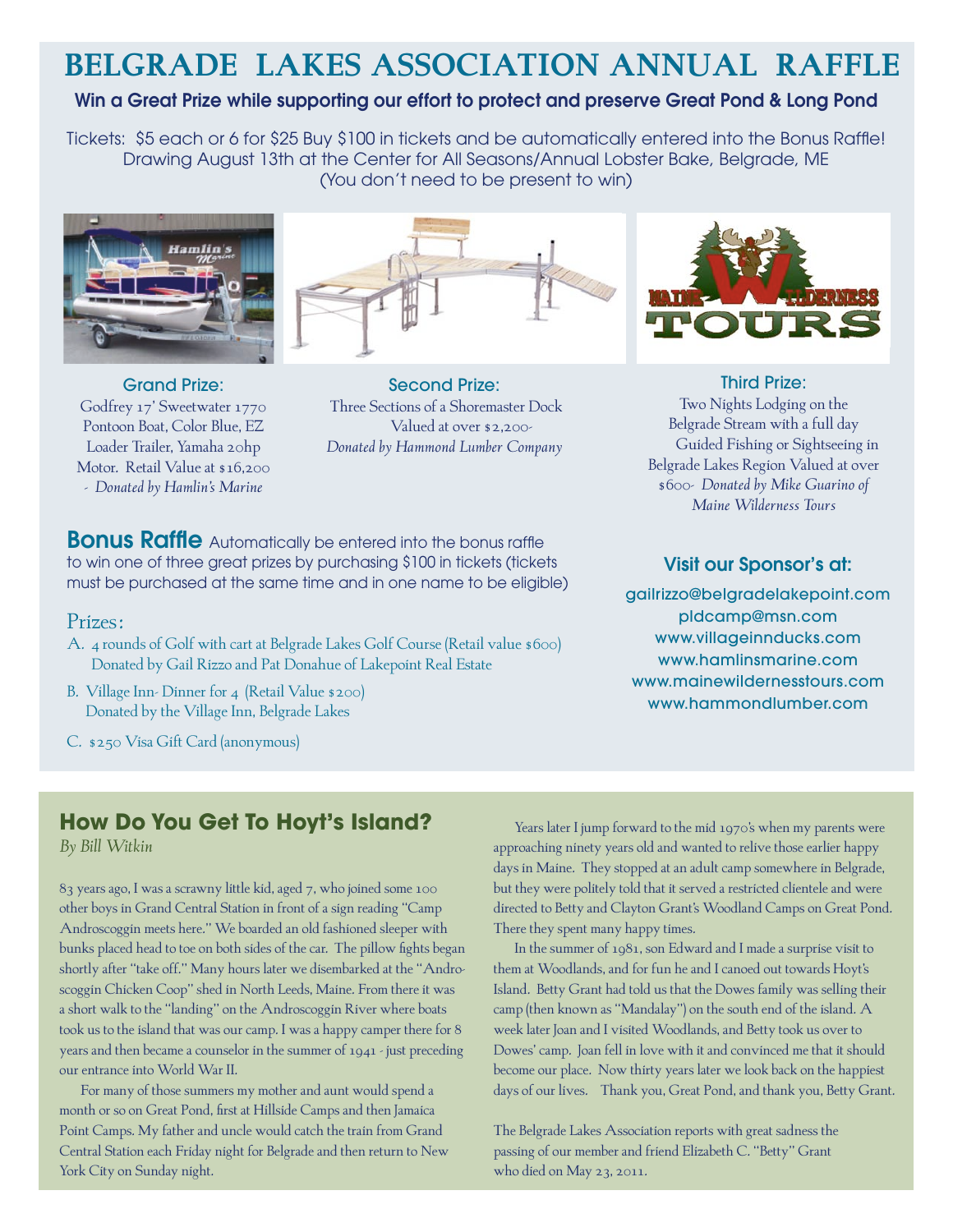## ET Comes Home

My wife and I had the opportunity to spend the afternoon with Ernest Thompson, author of the screenplay *On Golden Pond*, last summer. He had graciously offered to come to Belgrade Lakes to be a guest speaker at a fundraiser at the Village Inn, and a great time was had by all… especially me. You see, I've been captivated by the image and the lifestyle depicted by Henry Fonda and Katherine Hepburn, and without immediately recognizing it, had spent the last twenty years recreating my own version on Great Pond: the old camp at waters edge, comfortable, unpretentious and well worn, and of course, the old wooden boat. My god, I'm Norman Thayer! As sappy as it sounds, Martha and I find ourselves each spring rehearsing our own rendition of the famous scene when Katherine Hepburn first hears the sound of the loons… "*Ethel,* (I call Martha that sometimes) *the loons… they're welcoming us back*"… in a wavering voice. I suspect that we may not be the only people on the lake that do this…

Opening day is always the same. We dust off the piano, rehang pictures and move the porch furniture from the living room to its rightful place on the porch, pull the bed sheets off the couch and inspect for winter damage. My old hat hangs on the hook in the hall right where I left it last fall, a bit stiffer than I remember, but nothing a few minutes on the head can't cure. I shed my street shoes and put on my Docksiders, the ones that have been with me since sophomore year in college, perfectly broken in with my big toe poking through the hole in the front. It takes years to get them that way. The house has that familiar smell, a combination of pine and mice, smoke from fires in the fireplace mixed with a trace of moth balls, breathe deep… Shredded toilet paper rolls are proof that we are not the only inhabitants. In fact, we only own the place six months of the year.

We invited Ernest and his crew to join us for a ride around the lake in the old Chris Craft, and wouldn't you know it, he accepted! What a thrill. Here I am, sitting next to the man who penned the screenplay that had an unintended impact on my life, winner of a Golden Globe and an Oscar, right there next to me in my boat on Great Pond, the real Golden Pond. Very cool! The boat fired up (something you don't take for granted in a 73-year-old craft). As I throttled up, I felt a bit like Billy Ray Jr.



when Norman threw him the keys; you couldn't wipe the smile off my face. As we rounded Hoyt's Island on our final leg, the skies, which had been threatening all afternoon, opened up, and we made a dash for the camp. It was then that I remembered something that had been vexing me for years, an unanswered question that provided fodder for numerous debates, and now I had the chance to find out the answer. "*So Ernest, where exactly is Purgatory Cove?"* There had been many claims; the rocks off the shore of Camp Runoia, the section on Long Pond that was pointed out to me when I was in a seaplane. I was about to get the truth from the man himself. "*Scott",* he said, "*There is no Purgatory Cove*. *In the play I wrote about a storm, a storm that caught my father by surprise when he was out fishing one evening. It blew him down the lake to Pine Island where he spent the night. No phones and no way to contact my mother. She thought he was lost. When we were filming the movie, we waited and waited for a storm to blow in so that we could film the scene, but one never came. We considered a number of options including flying to Manila where there was a storm tank that could be used to recreate a storm, but the logistics and cost were prohibitive. The Director pulled me aside one day and asked me if I could re-write this part of the screenplay, so I went to work and came up with Purgatory Cove, the boat accident, and subsequent rescue with the now infamous scene where Katherine Hepburn dives from her boat and swims over to Norman and Billy Ray, cold and shivering, clinging to a rock.*"

So that's it? All those years of friendly debate, informing our guests who came to visit that "this was the real Purgatory Cove" … gone in an instant... But film has a way of creating reality where it hadn't existed before. Purgatory Cove is real, just as real as the man sitting to my left. I'll continue to point it out, but this time I will add the rest of the story. Thank you Ernest, for creating a magical image, and awakening in all of us an awareness of how fortunate we are to be here, on the banks of Golden Pond.

~ Scott Finlay